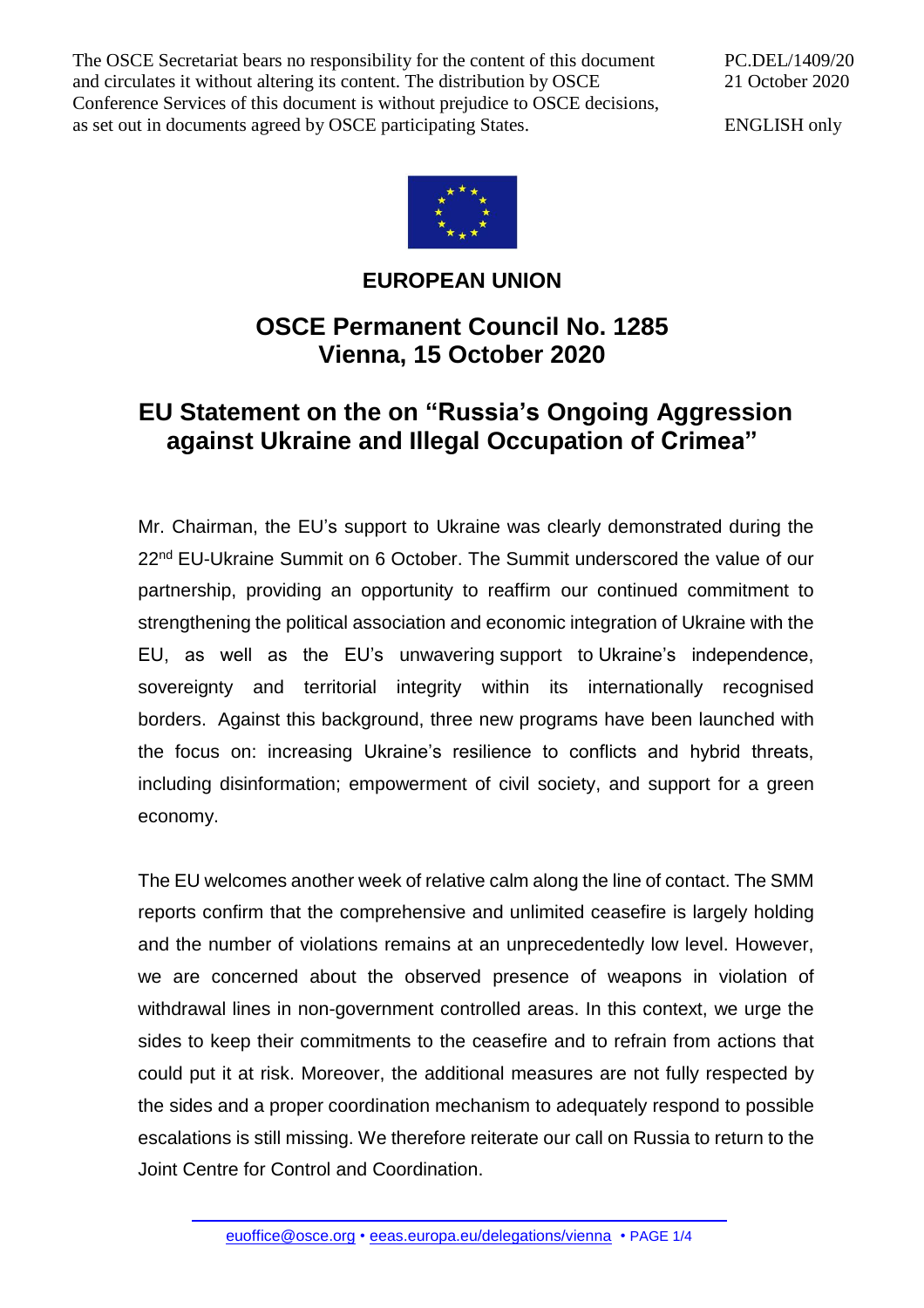We fully support the continued international diplomatic efforts within the Normandy format and the Trilateral Contact Group aimed at reaching a political solution to the conflict in eastern Ukraine. Regrettably, as we heard at the last Permanent Council, the favourable conditions derived from the ceasefire are currently not reflected in the TCG discussions. We reiterate that the favourable security situation must now be used to overcome the stalemate in these discussions. It is unacceptable that political considerations related to the local elections and obstruction by the Russian side continue to hamper the progress on other important issues, including agreement on new disengagements areas, an updated demining action plan or an exchange of detainees. We regret that the ICRC has still not been granted access to detainees in the non-government controlled area. We condemn any attempts to disrupt the TCG discussions and express our appreciation for the efforts of Ambassador Grau to ensure the proper conduct and confidentiality of the TCG negotiations. We recall Ambassador Grau's emphasis on the importance of political will to resolve this conflict. In this regard, we commend Ukraine for its constructive approach and call on Russia to reciprocate.

We regret that de-mining efforts have been compromised by the presence of new mines and UXOs, including anti-personnel mines, as observed by the SMM, posing a serious threat to both the SMM monitors and the civilian population. This week has brought more reports of civilian casualties caused by explosive objects and mines. These tragic incidents are a constant reminder of the vulnerability of the local population and underline the urgency of mine action.

We commend the SMM for constant assistance in the maintenance of critical civilian infrastructure, through its monitoring activities. Securing water, gas and electricity supplies remains fundamental for local populations in light of the approaching winter season. At the same time, we urge the sides to improve the humiliating humanitarian conditions at the entry-exit-checkpoints, while considering the COVID-related limitations. It would ease the burden on the local population.

The EU deplores any attempts to harass, intimidate or impede the work of SMM personnel and condemns the continued threats and restrictions to the SMM, which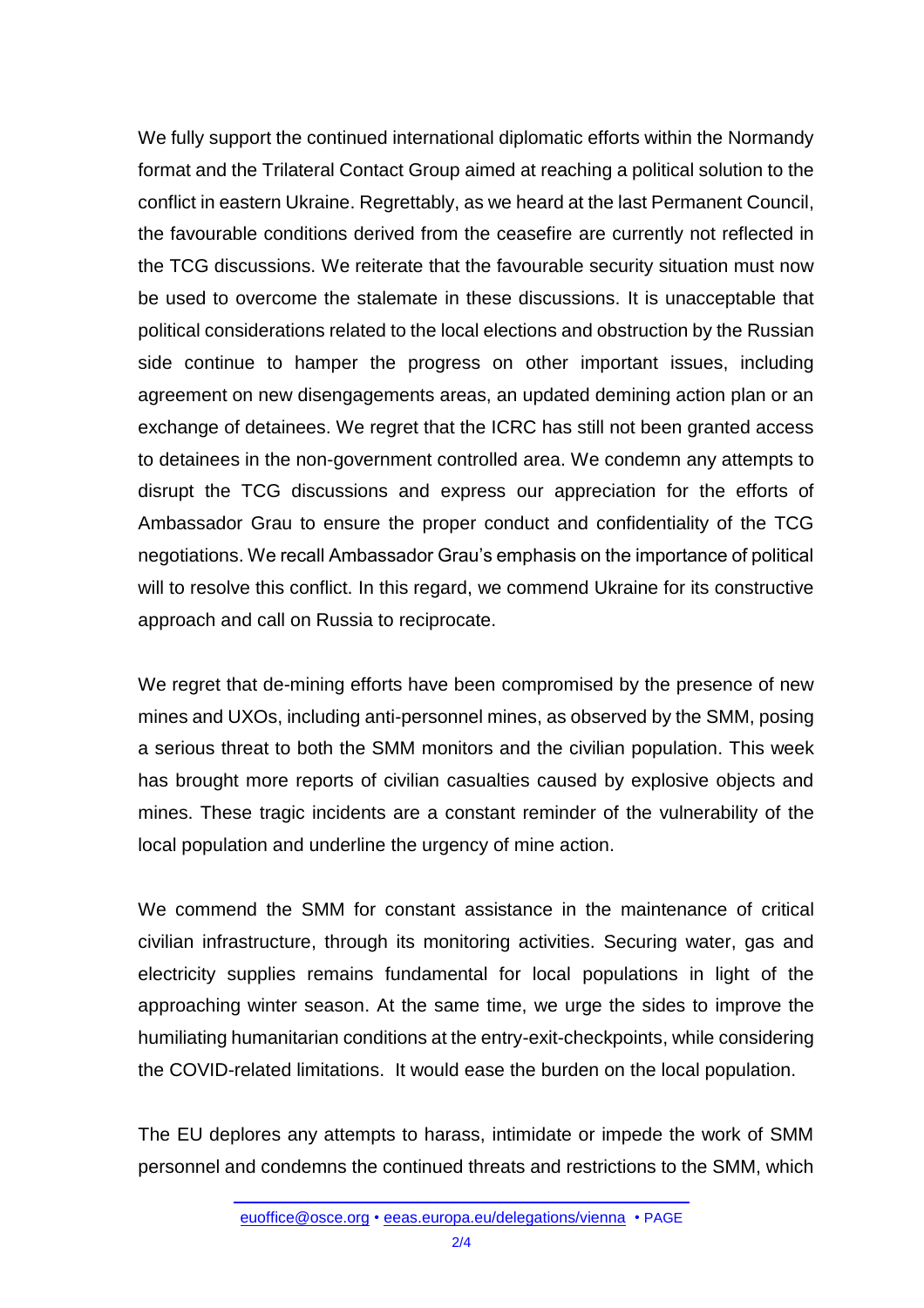occur predominantly in non-governmental-controlled areas. This practice hampers the SMM from fulfilling its mandate. The SMM must have safe, secure, unconditional und unimpeded access to the entire territory of Ukraine, including the areas along the Ukrainian-Russian State border, in accordance with its mandate and must not be forced to operate de facto as three separate entities. We urge Russia to use its considerable and undeniable influence over the armed formations it backs to ensure that all undue restrictions on the SMM are removed. We once again deplore targeting of SMM assets, including SMM UAVs, by means of signal interference and small arms fire. Those responsible for any wilful damage, destruction or loss of SMM UAVs and other assets should be held accountable, both politically and financially.

Mr. Chairman, we continue to remain deeply concerned about the dire situation of human rights and fundamental freedoms in Ukraine's Autonomous Republic of Crimea and the City of Sevastopol since its illegal annexation by Russia which we condemn and do not recognise. The UN Secretary General's report on the subject released on 8 October also points out to this worrying situation. Over the past six years, residents of the peninsula have been facing systematic restrictions of human rights and fundamental freedoms, including freedom of expression, peaceful assembly, association and religion or belief. The situation of persons belonging to national minorities remains precarious. Representatives of the Crimean Tatar community face systematic persecution in the form of threats, harassment and intimidation as well as unlawful searches of their homes and enforced disappearances. We echo the urgent call of the UN Secretary General to allow unimpeded access to Crimea to international and regional human rights monitoring mechanisms. We also condemn the new wave of conscription of residents of the Crimean peninsula to the Russian Armed Forces, notably to the Black Sea Fleet and the Southern military district that borders with Ukraine. This is a clear violation of international law.

The EU remains firm in its call on all sides to swiftly and fully implement the Minsk agreements and honour their commitments in full in order to achieve a sustainable political solution to the conflict in line with the OSCE principles and commitments. We call on Russia to fully assume its responsibility in this regard and to use its